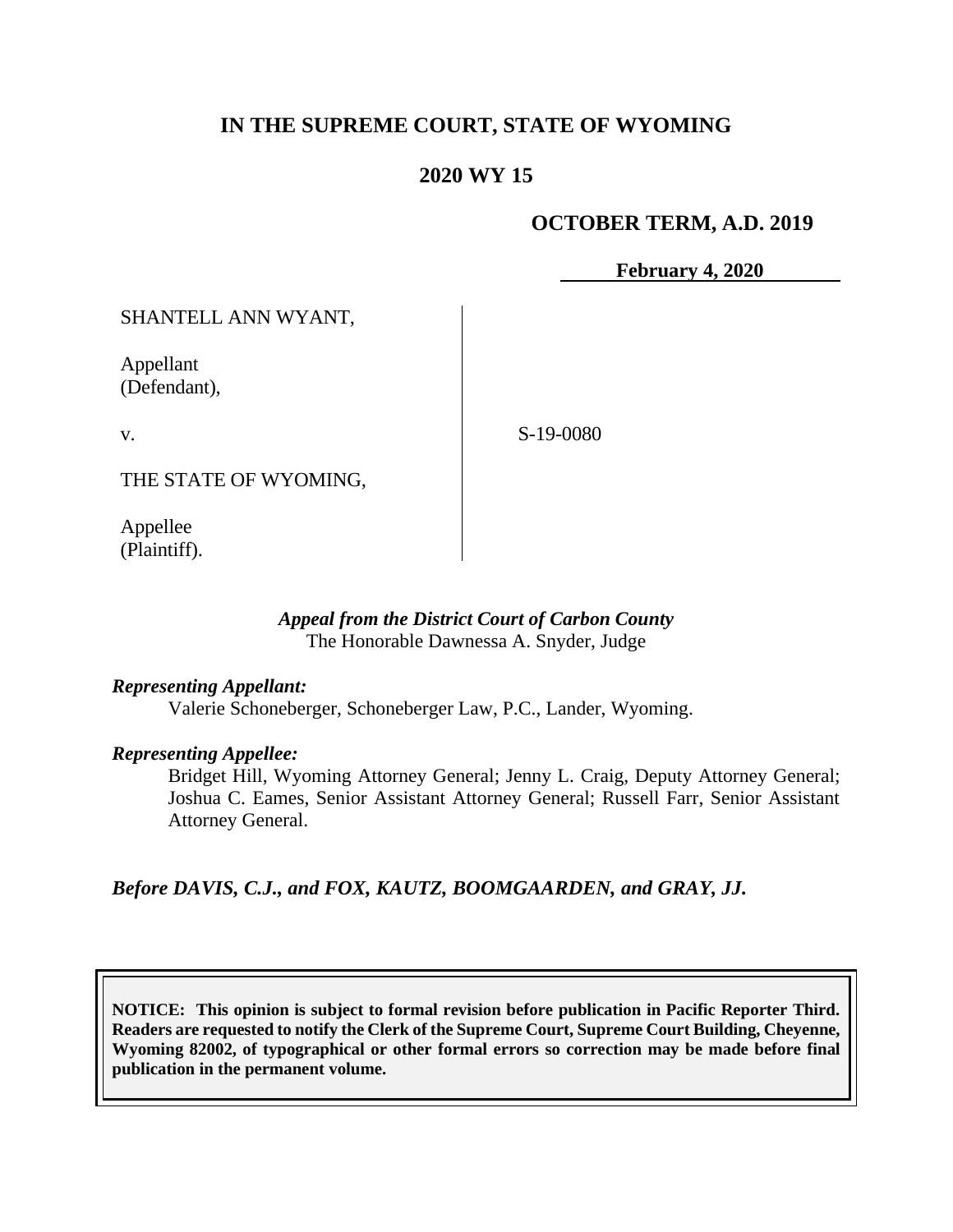#### **KAUTZ, Justice.**

[¶1] Shantell Ann Wyant was convicted by a jury of three counts of second-degree sexual assault in violation of Wyo. Stat. Ann. § 6-2-303(a)(vii) (LexisNexis 2019). She appeals from her convictions, arguing the district court plainly erred in failing to instruct the jury on the *mens rea* element of second-degree sexual assault. Specifically, she claims that because second-degree sexual assault is a general intent crime, it required a voluntary act and, as a result, the district court erred in not instructing the jury it had to find her actions were voluntary. We affirm.

#### **ISSUE**

[¶2] We restate the single issue as:

Did the district court plainly err in failing to instruct the jury that it had to find beyond a reasonable doubt that Ms. Wyant acted voluntarily?

### **FACTS**

[¶3] In February 2015, Ms. Wyant was employed by the Wyoming Department of Corrections (WDOC) as a shipping and receiving clerk in the warehouse at the Wyoming State Penitentiary (WSP) in Rawlins, Wyoming. While employed there, she began a sexual relationship with WSP inmate David Edgerson, who was assigned to work in the warehouse. The relationship included Ms. Wyant performing oral sex on Mr. Edgerson (fellatio) once and having sexual intercourse with him twice. All three acts occurred in the warehouse, in an area where the surveillance cameras were obscured by boxes. In June 2015, Mr. Edgerson was transferred from WSP to a halfway house in Gillette, Wyoming. Ms. Wyant traveled to Gillette on three separate occasions to see him. Each time, Ms. Wyant and Mr. Edgerson had sexual intercourse in her hotel room.

[¶4] The State charged Ms. Wyant with three counts of second-degree sexual assault in violation of  $\S$  6-2-303(a)(vii) based on the one act of fellatio and the two acts of sexual intercourse occurring at the warehouse.<sup>1</sup> At trial, the jury was instructed that to find Ms. Wyant guilty of second-degree sexual assault, it had to find that: 1) between February 1, 2015 and July 31, 2017; 2) in Carbon County; 3) Ms. Wyant; 4) inflicted sexual intrusion (fellatio or sexual intercourse) on Mr. Edgerson; 5) Ms. Wyant was an employee of a state operated adult correctional system (WDOC); and 6) Ms. Wyant knew Mr. Edgerson was a resident of a facility within the system (WSP). Ms. Wyant did not contest the dates or

 $<sup>1</sup>$  Ms. Wyant was charged separately in Campbell County for the sexual conduct occurring in her hotel room</sup> in Gillette. The district court, however, allowed the State to introduce evidence of this conduct at trial under Wyoming Rule of Evidence 404(b) for the purpose of establishing a course of conduct, opportunity, and identity. Ms. Wyant does not challenge the Rule 404(b) ruling in this appeal.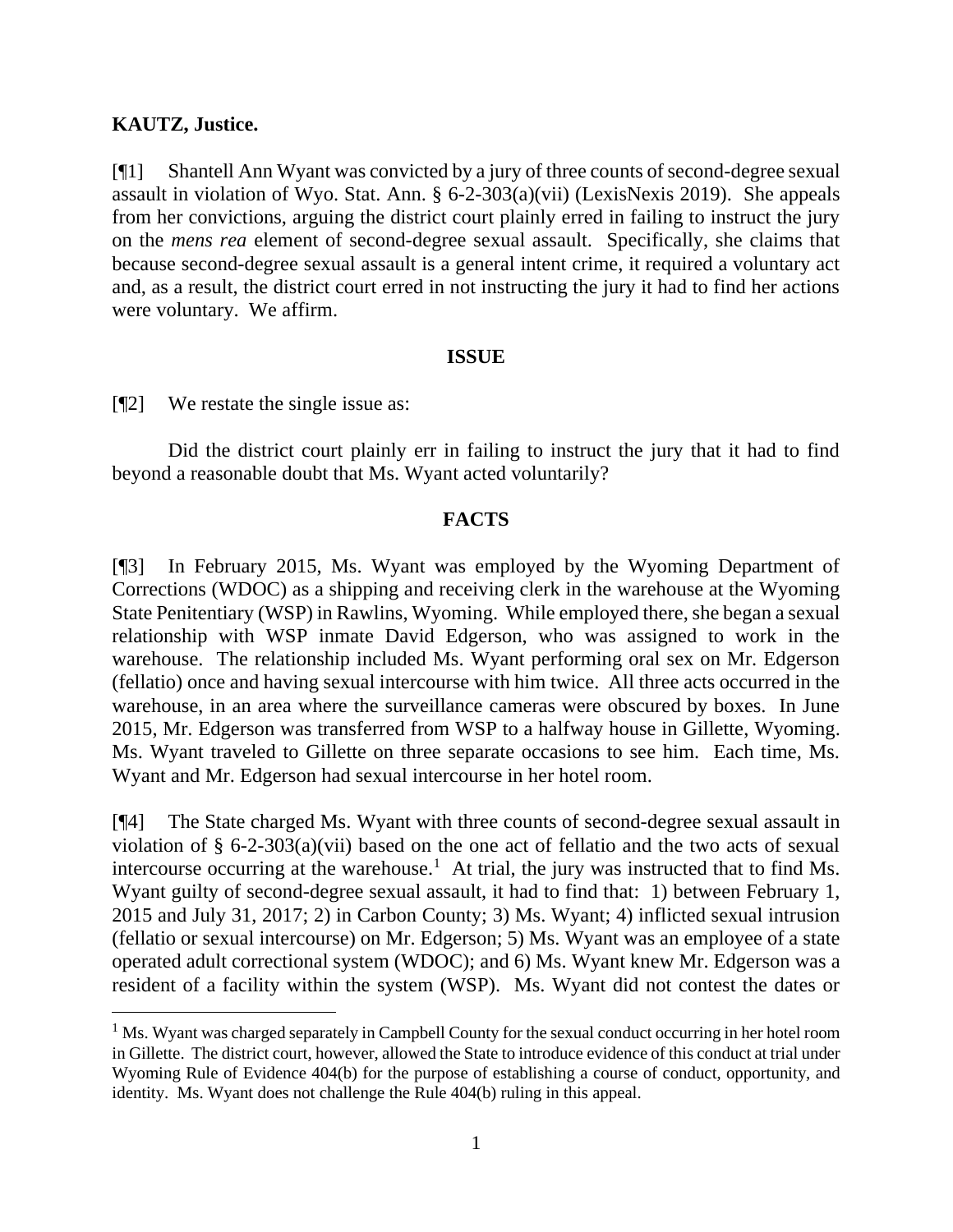location of the offenses, that the sexual conduct occurred, that she was a WDOC employee, or that she knew Mr. Edgerson was a WSP resident. Her defense was she did not "inflict anything on Mr. Edgerson," but rather he was a "wolf" who took advantage of her weaknesses for his own sexual gratification.<sup>2</sup> The jury found Ms. Wyant guilty of all three counts. The district court sentenced her to three concurrent terms of 3-6 years in prison, suspended in favor of three years of supervised probation. Ms. Wyant appeals from the judgment.

#### **DISCUSSION**

[¶5] Ms. Wyant argues the district court erred in not instructing the jury that it had to find beyond a reasonable doubt that her actions were voluntary. She concedes plain error review applies because she did not object to the failure to provide a voluntariness instruction. *Granzer v. State*, 2008 WY 118, ¶¶ 18-19, 193 P.3d 266, 271-72 (Wyo. 2008). *See also, Sindelar v. State*, 2018 WY 29, ¶ 16, 416 P.3d 764, 768 (Wyo. 2018); *Guy-Thomas v. Thomas*, 2015 WY 35, ¶ 10, 344 P.3d 782, 786 (Wyo. 2015) ("Failure to object constitutes waiver of whatever alleged error occurred, unless the error rises to the level of plain error." (citing W.R.A.P. 9.05)). To satisfy the plain error standard, Ms. Wyant must show "1) the record is clear about the incident alleged as error; 2) the district court transgressed a clear and unequivocal rule of law; and 3) [s]he was denied a substantial right resulting in material prejudice." *Sindelar*, ¶ 16, 416 P.3d at 768 (citing *Johns v. State*, 2018 WY 16, ¶ 12, 409 P.3d 1260, 1264 (Wyo. 2018)). Because the allegedly deficient jury instructions clearly appear in the record, the first prong of plain error review is satisfied. Ms. Wyant, however, has not satisfied her burden on the second or third prongs.

#### *Clear and Unequivocal Rule of Law*

[¶6] Wyo. Stat. Ann. § 6-2-303(a)(vii) provides in relevant part:

(a) Any actor who inflicts sexual intrusion on a victim commits sexual assault in the second degree if, under

 $2^2$  The district court gave the jury the theory of defense instruction requested by Ms. Wyant:

The defendant asserts she did not inflict sexual intrusion on David Edgerson. The State must prove beyond a reasonable doubt that sexual intrusion was inflicted on David Edgerson. This is a matter the jury must decide based on all the facts and circumstances of the case. The law requires that the sexual intrusion must be inflicted. If the State fails to prove beyond a reasonable doubt that Ms. Wyant inflicted sexual intrusion, then you must find her not guilty.

However, over Ms. Wyant's objection, the court informed the jury that "[t]here is no distinction between the terms 'inflicts' and 'engages in' as it applies to sexual assault in the second degree." Ms. Wyant does not challenge these instructions on appeal.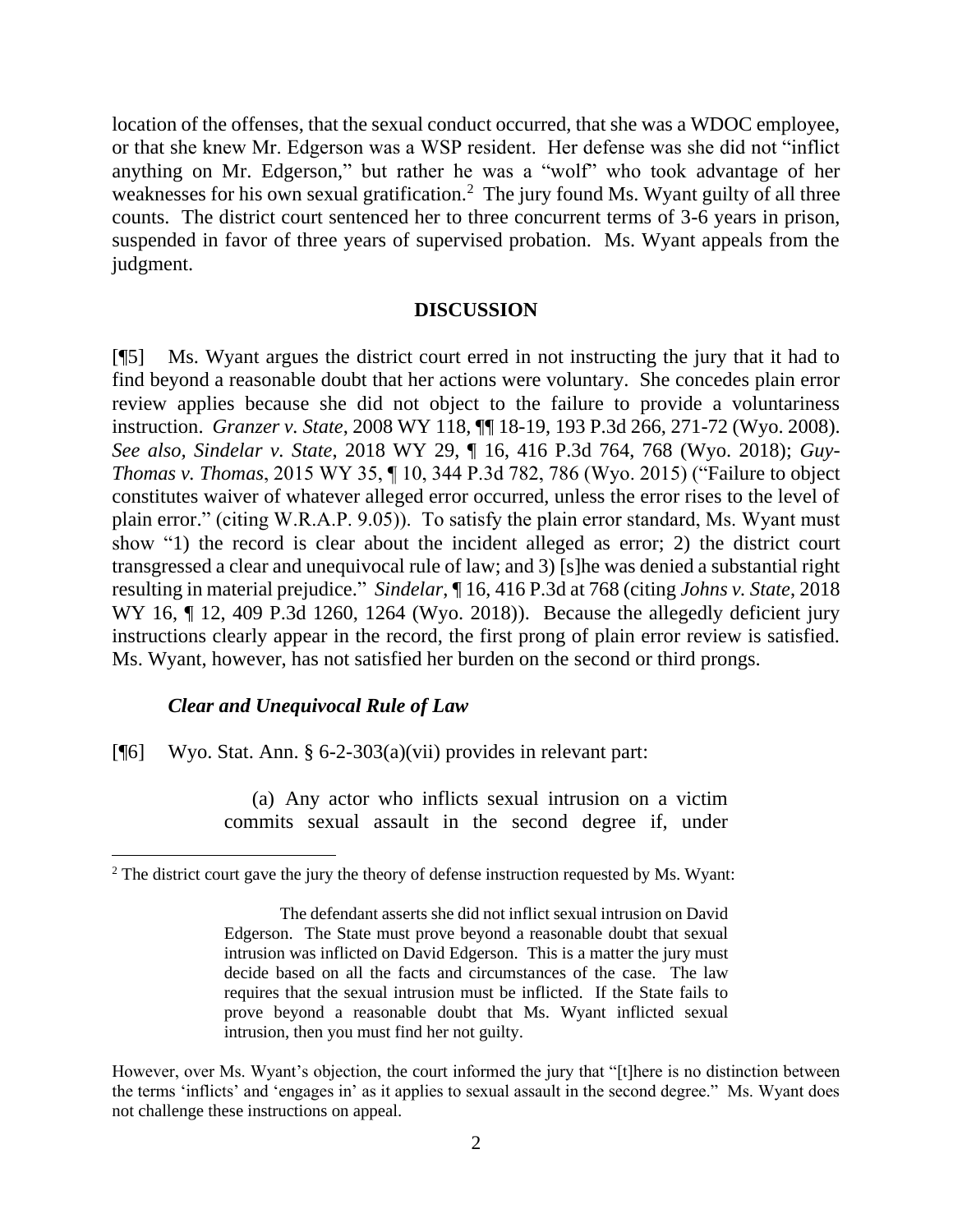circumstances not constituting sexual assault in the first degree:

. . .

(vii) The actor is an employee . . . of a state, county, city or town, or privately operated adult . . . correctional system . . . and the victim is known or should be known by the actor to be a resident of [a correctional system] facility or under supervision of the correctional system[.]

"Sexual intrusion" includes "[s]exual intercourse, cunnilingus, fellatio, analingus or anal intercourse with or without emission." Wyo. Stat. Ann. § 6-2-301(a)(vii)(B) (LexisNexis 2017).

[ $\sqrt{97}$ ] Ms. Wyant argues § 6-2-303(a)(vii) is a general intent crime which required the State to show she undertook the prohibited act voluntarily. As a result, she claims the district court erred in not instructing the jury that voluntariness is an element of the charged crimes. She contends such error transgressed a clear and unequivocal rule of law because case law requires juries to be instructed on a crime's elements.

[ $[$ [8] We agree second-degree sexual assault under § 6-2-303(a)(vii) is a general intent crime because its definition "'consists of only the description of a particular act, without reference to intent to do a further act or achieve a future consequence . . . .'" *See Kite v. State*, 2018 WY 94, ¶ 23, 424 P.3d 255, 263 (Wyo. 2018) (quoting *Sam v. State*, 2017 WY 98, ¶ 69, 401 P.3d 834, 857 (Wyo. 2017)). *See also, Cox v. State*, 829 P.2d 1183, 1185 (Wyo. 1992) ("[O]nly those crimes which refer to an intent to do a further act or achieve a future consequence are specific intent crimes."). We disagree, however, that the district court's failure to instruct the jury on voluntariness violated a clear and unequivocal rule of law. *Causey v. State*, 2009 WY 111, ¶¶ 14, 20, 215 P.3d 287, 292-94 (Wyo. 2009) (to satisfy the second prong of plain error review, the error must be so "plainly erroneous that the judge should have noticed and corrected the mistake even though the parties failed to raise the issue").

[¶9] Ms. Wyant relies on *Seymore v. State*, 2007 WY 32, 152 P.3d 401 (Wyo. 2007) (abrogated on other grounds by *Granzer*, ¶¶ 13-19, 193 P.3d at 270-72)), for the proposition that the district court's failure to instruct the jury on voluntariness violated a clear and unequivocal rule of law. $3$  Mr. Seymore was convicted by a jury of escape under Wyo. Stat.

<sup>&</sup>lt;sup>3</sup> Ms. Wyant also relies on various cases for the propositions that when a criminal statute is silent with respect to a *mens rea*, one will be inferred; that intent is a question of fact for the jury; that general intent crimes require, at a minimum, that the defendant acted voluntarily; and a judge must instruct the jury as to the elements of a crime. None of the cases relied upon, however, with the exception of *Seymore*, addressed, let alone decided, whether a district court must always instruct the jury that it has to find the defendant acted voluntarily in order to convict her of a general intent crime. *See Elonis v. United States*, 575 U.S. 723, 135 S. Ct. 2001, 2004, 2010-11, 192 L.Ed.2d 1 (2015) (concluding a jury instruction was erroneous in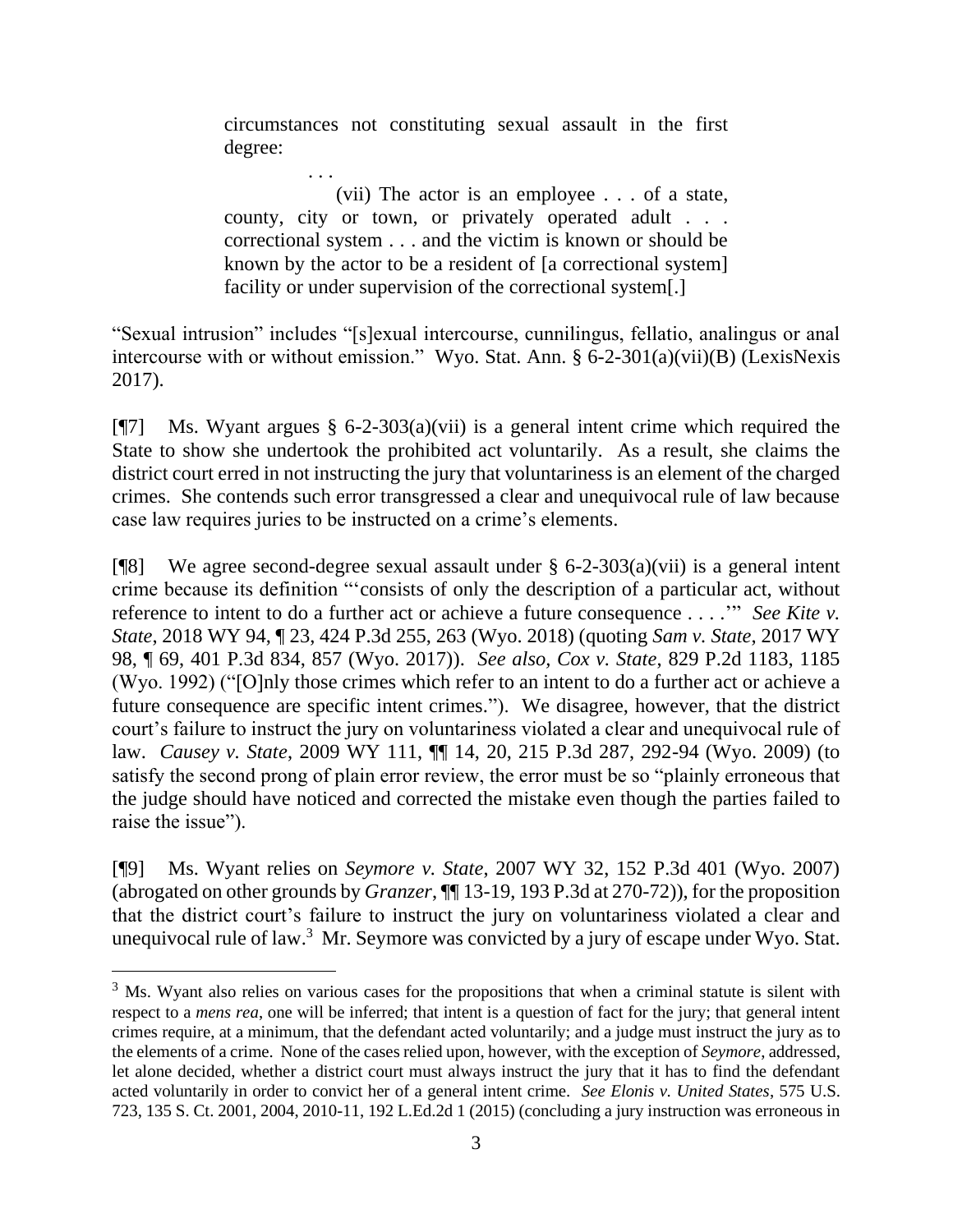Ann. 6-5-206(a) (LexisNexis 2019) for failing to return to a community corrections facility at the scheduled time. *Seymore*, ¶¶ 2-4, 152 P.3d at 403. On appeal, he argued the jury instructions were erroneous because they failed to inform the jury that escape is a specific intent crime requiring him to have "specifically intended to 'evade the course of justice' by 'avoiding confinement.'" *Id.*, ¶¶ 13-14, 152 P.3d at 405-06. We rejected that argument because escape is a general intent crime. *Id.*, ¶ 14, 152 P.3d at 406. We went on to conclude, however, that the instructions were inadequate because they failed to require the jury to find that Mr. Seymore voluntarily failed to return to the community corrections facility on time. *Id.*, ¶ 15, 152 P.3d at 406. "[W]ithout voluntary conduct, there is no *mens rea*. No crime has been committed, for instance, if an adult community corrections resident fails to return to the facility because of disabling injuries suffered in an automobile accident or a natural calamity." *Id*.

[¶10] In concluding the district court's failure to instruct on voluntariness was error, *Seymore* relied on the following statement from *Reilly v. State*, 2002 WY 156, ¶ 8, 55 P.3d 1259, 1262 (Wyo. 2002), which was quoted from *Dorador v. State*, 573 P.2d 839, 843 (Wyo. 1978): "When the statute sets out the offense with only a description of the particular unlawful act, without reference to intent to do a further act or achieve a future consequence, *the trial judge asks the jury whether the defendant intended to do the outlawed act.*" *Seymore*, ¶ 15, 152 P.3d at 406-07 (emphasis added). Ms. Wyant relies on this same statement to support her claim the district court erred in failing to provide the jury a voluntariness instruction. *Seymore* and Ms. Wyant take this broad statement out of context. *Dorador* harkens back to the days when district courts were required to provide instructions defining general and specific intent, including that the defendant knowingly

a prosecution for transmitting in interstate or foreign commerce a communication containing any threat to kidnap or injure a person because the instruction required only negligence with respect to the communication; although the statute of conviction did not explicitly contain a *mens rea* and one will generally be inferred in such circumstances, the Court has "long been reluctant to infer that a negligence standard was intended in criminal statutes"); *Morissette v. United States*, 342 U.S. 246, 274-76, 72 S.Ct. 240, 255-56, 96 L.Ed. 288 (1952) (concluding a federal criminal statute prohibiting the knowing conversion of criminal property contains an implied *mens rea* and rejecting the notion that criminal intent may be presumed by the trial court based on the mere fact the defendant took the subject property as such issue is one for the jury); *Jones v. State*, 2011 WY 114, ¶ 11, 256 P.3d 527, 532 (Wyo. 2011) (concluding district court's elements instruction on the crime of larceny was erroneous because it omitted the elements of "taking" and "carrying"); *Reilly v. State*, 2002 WY 156, 55 P.3d 1259 (Wyo. 2002) (rejecting defendant's argument that attempted second degree murder is a "logical impossibility" because one cannot attempt a general intent crime). *See also, Causey*, ¶¶ 14, 20, 215 P.3d at 292-94 (concluding the defendant failed to show the district court's failure to instruct the jury on the legal definition of "provokes the conflict" to be "an obvious transgression of any clear and unequivocal rule of law" because he failed to cite "any Wyoming case establishing a clear-cut rule of law that the jury must be instructed on a specialized legal definition of provocation. Instead, he relies on a detailed analysis of self-defense cases dating back eighty years. None of those cases directly raised the question of how or whether a jury should be instructed on the definition of provocation. Instead, they dealt with related issues such as the duty of an aggressor to retreat . . . or the sufficiency of the evidence to support an instruction on aggression and provocation.").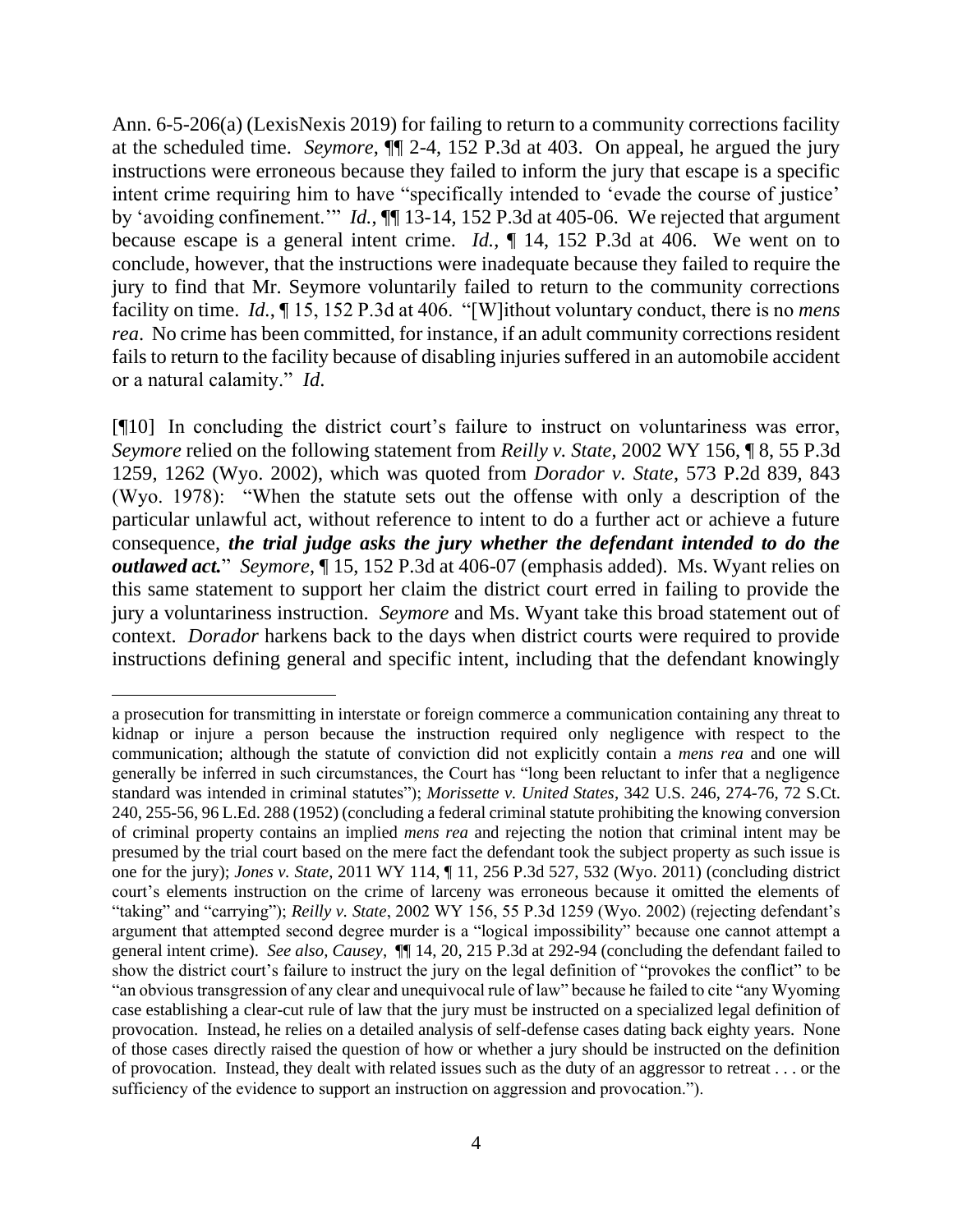performed an act which the law forbids and defined knowingly as "voluntarily and intentionally, and not because of mistake or accident or other innocent reason." *Reilly*, ¶ 9 n.1, 55 P.3d at 1262 n.1. We have since acknowledged such instructions are unnecessary due to their "vagueness and general failure to enlighten juries." *Compton v. State*, 931 P.2d 936, 941 (Wyo. 1997). *See also, Keats v. State*, 2003 WY 19, ¶ 11-13, 64 P.3d 104, 107- 08 (Wyo. 2003) (concluding the district court did not err in refusing to provide the jury the defendant's requested instruction defining specific intent which mirrored former pattern criminal instruction 3.504 because the jury was properly instructed as to the intent element of first-degree arson, pattern instruction 3.504 no longer existed, and we had since acknowledged a trend in the law to dispense with such instructions as vague and unhelpful to the jury).

[¶11] Moreover, *Seymore* explicitly limited its holding to its facts—a failure to return to custody resulting in a charge of escape under § 6-5-206(a). *Seymore*, *¶* 15, 152 P.3d at 406 ("The law of intent, *as applied to the facts of this case*, required the State to prove that the appellant voluntarily failed to return to [the correctional facility] at the required time." (emphasis added)). We have never extended *Seymore* beyond those facts. *See Six v. State*, 2008 WY 42, ¶¶ 12-21, 180 P.3d 912, 917-19 (Wyo. 2008) (applying *Seymore* to escape conviction). We decline to do so here.

[¶12] The weight of authority from other states shows a voluntariness instruction is not necessary unless there is evidence suggesting the defendant's conduct was not voluntary. *State v. Almaguer*, 303 P.3d 84, 91 (Ariz. Ct. App. 2013) ("An instruction that the state must prove the defendant committed a voluntary act is appropriate only if there is evidence to support a finding of bodily movement performed unconsciously and without effort and determination . . . ."); *State v. Pierson*, 514 A.2d 724, 728 (Conn. 1986) ("Our acknowledgement of the fundamental principle that a criminal act must be volitional does not mean that a charge to a jury that omits reference to this principle is constitutionally defective where the evidence at trial contains no suggestion that the defendant's conduct was involuntary and he has made no such claim either in the trial court or on appeal."); *Baird v. State*, 604 N.E.2d 1170, 1176 (Ind. 1992) ("In most cases there is no issue of voluntariness and the State's burden is carried by proof of commission of the act itself. However, once evidence in the record raises the issue of voluntariness, the state must prove the defendant acted voluntarily beyond a reasonable doubt."). *See also*, 21 Am. Jur. 2d *Criminal Law* § 119 ("Voluntariness of criminal conduct is not a fact that the state must prove in every case; rather, the state need not prove voluntariness unless the evidence raises the issue, in which case the state must disprove involuntariness beyond a reasonable doubt."). In this case, as we explain below, Ms. Wyant did not claim, and the evidence did not suggest, her actions were not voluntary.

[¶13] Ms. Wyant has failed to show the district court's failure to provide a voluntariness instruction transgressed a clear and unequivocal rule of law.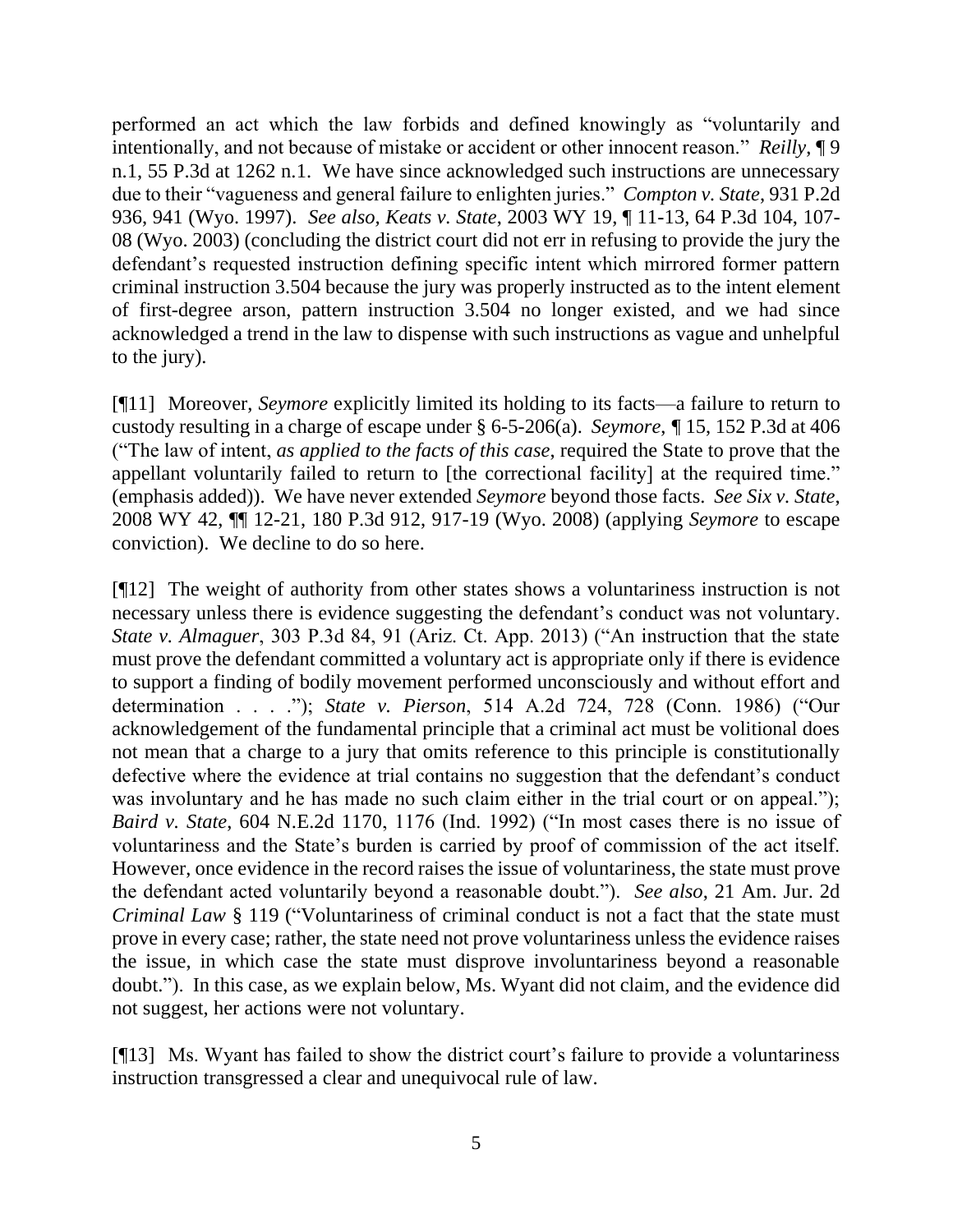# *Denial of Substantial Right Resulting in Material Prejudice*

[¶14] Ms. Wyant claims she was prejudiced by the district court's failure to instruct on voluntariness because the evidence showed she did not voluntarily engage in sexual contact with Mr. Edgerson "but rather was under psychological pressures to fulfill her need for companionship and emotional support." She relies on her testimony, which she says showed "she engaged in sexual contact with [Mr. Edgerson] not for sexual gratification but to feel whole, to feel [his] love and passion and for his companionship," as well as a letter submitted to the court after trial by a juror as evidence that had the jury been properly instructed, the outcome of the trial would have been different. In the letter, the juror sought leniency for Ms. Wyant and referred to Mr. Edgerton as the "predator" and Ms. Wyant as the "prey."

[¶15] "'To establish prejudice [under plain error review], the appellant must show a reasonable probability that [she] would have received a more favorable verdict in the absence of the error.'" *Sindelar*, ¶ 20, 416 P.3d at 770 (quoting *Pendleton v. State*, 2008 WY 36, ¶ 11, 180 P.3d 212, 216 (Wyo. 2008)). "We will not find prejudice when the jury is [allegedly] incorrectly instructed on an element of the crime if 'the element [was] not contested at trial or [the] evidence of the defendant's guilt is overwhelming.'" *Weston v. State*, 2019 WY 113, ¶ 37, 451 P.3d 758, 768 (Wyo. 2019). Ms. Wyant did not contest the voluntariness of her actions, and the evidence of the voluntariness of her actions, and thus of her guilt, was overwhelming.<sup>4</sup>

[¶16] Ms. Wyant testified she was in a "bad spot" when she met Mr. Edgerson—she was recovering from a methamphetamine addiction, she had recently left an "extremely abusive" relationship, and a best friend had recently committed suicide, all of which left her feeling "extremely lonely and depressed" and that she "wasn't good enough." She told the jury Mr. Edgerson made it easier for her to go to work because she "had somebody to talk to, . . . somebody who listened." She claimed Mr. Edgerson encouraged her to stay sober, did not judge her, made her feel better about her body, and told her she was beautiful, had pretty eyes, and was a good mother and person, which made her feel special and whole. She explained that she did not think she was going to have sex with him when they first met but eventually changed her mind. She testified she was afraid of the legal consequences of having sex with him and afraid that if she did not have sex with him, he would "[find] it elsewhere." She also testified she had sex with him because she "needed to" and "wanted to feel his passion and his love."

[¶17] This testimony does not suggest Ms. Wyant did not act voluntarily. *Hopkins v. State*, 2019 WY 77, ¶ 9, 445 P.3d 582, 586 (Wyo. 2019) ("An act is voluntary if the actor intended to do it (as opposed to an event occurring accidentally or involuntarily). (citation

<sup>&</sup>lt;sup>4</sup> Again, Ms. Wyant did not contest the dates or locations of the offenses, that the sexual conduct occurred, that she was a WDOC employee, or that she knew Mr. Edgerson was a WSP resident.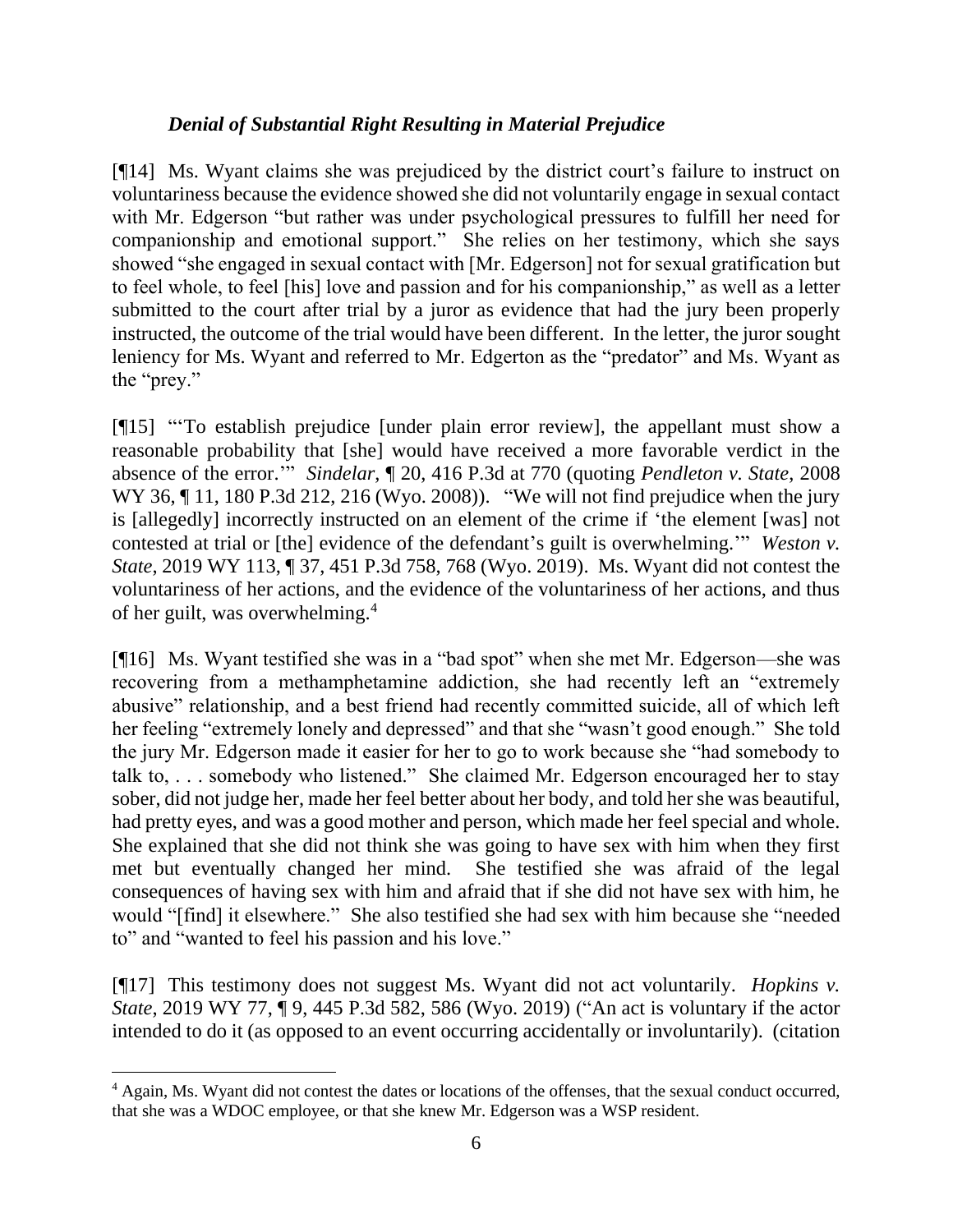omitted))". *See also*, 21 Am. Jur. 2d *Criminal Law* § 119 ("To constitute 'voluntary conduct' for which a person can be held criminally liable, the act in question must be the result of the exercise of the defendant's conscious choice to perform it, and not the result of reflex, convulsion, or other act over which a person has no control."). Rather, it shows her motive for acting as she did. "Motive is different than intent." *Swett v. State*, 2018 WY 144, 1 39, 431 P.3d 1135, 1146 (Wyo. 2018) ("Mortive is generally defined as that which leads or tempts the mind to indulge in a particular act. It is distinguishable from intent, which is the purpose to use a particular means to effect a . . . result. Motive may often be an emotion that would provoke or lead to the commission of a criminal offense." (citations and quotations omitted)). *See also, Mitchell v. State*, 865 P.2d 591, 597 (Wyo. 1993) ("[M]otive [is] the 'reason that nudges the will and prods the mind to indulge the criminal intent,' an 'inducement or state of feeling that impels and tempts the mind to indulge in a criminal act', and 'the moving force which impels to action for a definite result.' While intent accompanies the actus reus, the motive comes into play before the actus reus. The motive is a cause, and the actus reus is the effect.") (quoting Edward J. Imwinkelried, *Uncharged Misconduct Evidence* § 3.15 at 35-36 (1992 & Supp. 1993)).

[¶18] Ms. Wyant also ignores other pertinent parts of her testimony, which show her actions were voluntary. She admitted (both at trial and in her investigative interview, which was videotaped and played for the jury) that she was told during training that she could not have personal relationships with the inmates and that she knew what she was doing was wrong. Yet she "chose" to violate the rules. She also admitted to the jury that Mr. Edgerson never threatened or forced her to have sex with him and it was consensual.<sup>5</sup> Indeed, she told the jury Mr. Edgerson's mom had warned her not to become involved with Mr. Edgerson because she would get "in trouble," but she did not listen to that advice. Instead, she "chose" to have sexual relations with Mr. Edgerson because she "needed to."

[¶19] During her investigatory interview, Ms. Wyant agreed to write an apology letter to the warden. In that letter, which was submitted to the jury, she apologized to the warden for her "behavior and for letting [her] guard down." It continued:

> Getting involved in a relationship with inmate David Edgerson was a huge mistake. I was in a bad spot in my life and he said all the "right" things. I went against everything I believed in and everything I know is right. I should have never let my guard down. I was manipulated. I'm embarrassed for my actions. I have two daughters at home that need me to provide and teach them right from wrong and I let them down. I let the whole institution down by my actions. I made a huge mistake

<sup>&</sup>lt;sup>5</sup> The jury was instructed that "consensual sexual intrusion is not an affirmative defense to the criminal charges of sexual assault in the second degree, as charged herein." The fact Ms. Wyant admitted the sexual conduct with Mr. Edgerson was consensual is relevant, however, to whether her actions were voluntary.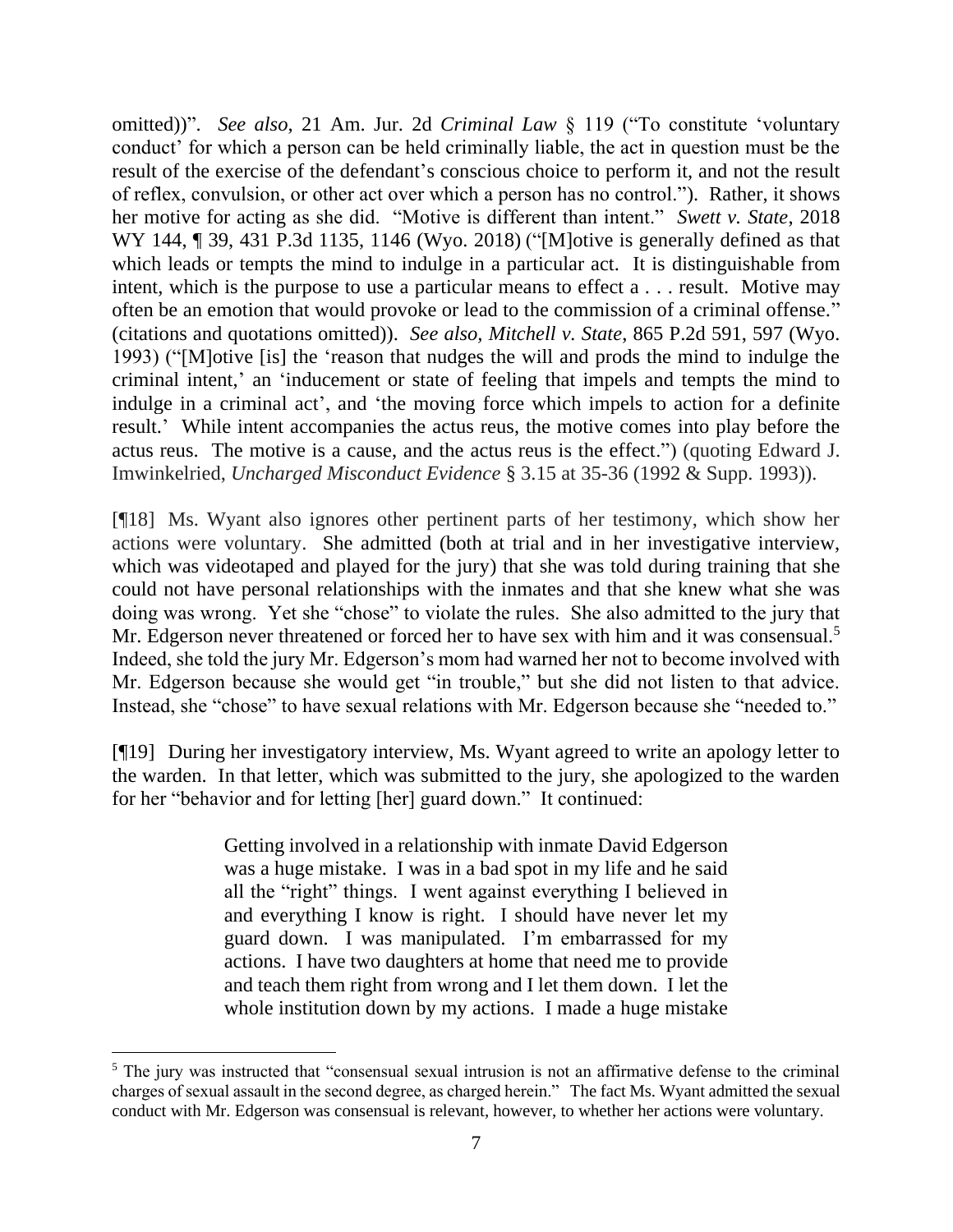sir. I can promise you this will never happen again. I didn't know what a huge mistake I had made until I was already involved. If I could go back to the day I would change everything. I am so sorry. I am embarrassed and ashamed. *The relationship we had was consensual*, and I should have known better. I am sorry for letting myself down but more importantly I am sorry for letting you and my co-workers down . . . .

(Emphasis added). While she provides excuses for her actions, she nevertheless admits they were "consensual." Nothing in the letter demonstrates her actions were involuntary.

[¶20] Other evidence demonstrated the voluntariness of her actions. Ms. Wyant set up a Google Voice account number in Mr. Edgerson's cousin's name and Mr. Edgerson had that name and account number placed on his approved telephone contact list. This account allowed Ms. Wyant to converse with Mr. Edgerson while he was housed at WSP. She also placed money on his WSP account. After Mr. Edgerson was transferred to the halfway house in Gillette, Ms. Wyant purchased a cell phone for him so they could talk. She also admitted to traveling from Rawlins to Gillette and securing a hotel room so she could see him and have sex with him.

[¶21] Ms. Wyant relies on the juror's letter to establish she was prejudiced. Her reliance on that letter is misplaced for two reasons. First, we look to the trial record to decide whether a defendant has been prejudiced, i.e., whether there is a reasonable probability the defendant would have received a more favorable verdict had the error not occurred. *See, e.g., Weston*, ¶¶ 38-40, 451 P.3d at 768-69; *Dixon v. State*, 2019 WY 37, ¶¶ 32-34, 438 P.3d 216, 230 (Wyo. 2019). The juror's letter in this case was not admitted at trial and, in fact, was sent to the district court after the trial. Second, even assuming the letter is relevant to the prejudice analysis, it does not demonstrate Ms. Wyant was prejudiced by any failure to instruct on voluntariness. The juror asked for leniency for Ms. Wyant because, according to the juror, it was clear from the evidence that Mr. Edgerson was the "predator" and Ms. Wyant the "prey." She explained:

> The predator, Mr. Edgerson, saw a woman in a vulnerable and emotionally weakened condition and with his manipulative skill he bent her to his will using flattery and his children to gain her trust. This was for his own gratification without genuine regard for her, her position or the potential consequences to her. She was just a means to his selfish desires as were the next women he became involved with. To him his consequences were no "big deal." The penal system is neither a deterrent nor punishment for him.